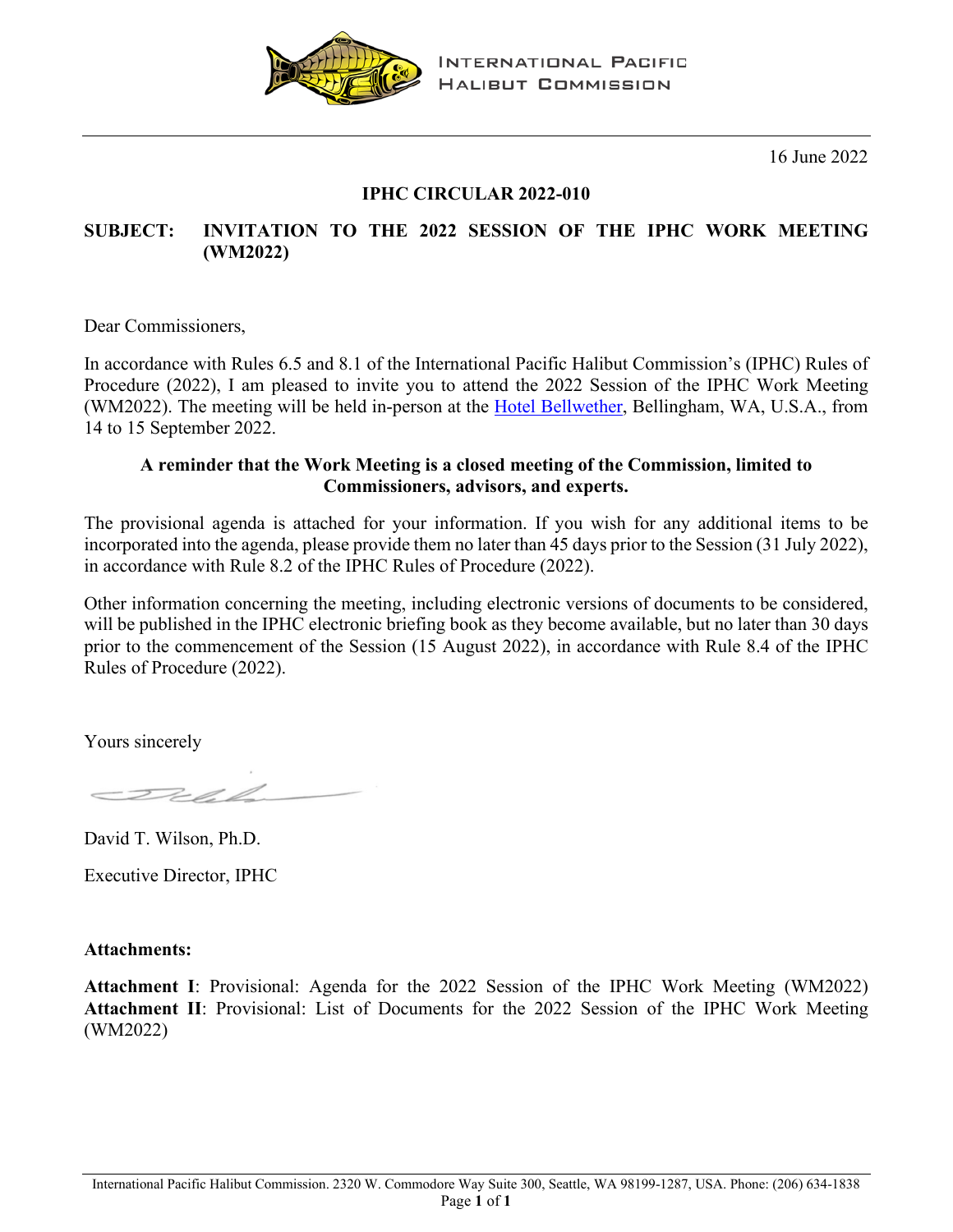

IPHC-2022-WM2022-01

**Last updated**: 16 June 2022

#### **PROVISIONAL: AGENDA FOR THE 2022 SESSION OF THE IPHC WORK MEETING (WM2022)**

**Date**: 14-15 September 2022 **Location**: Bellingham, WA, USA **Venue**: Hotel Bellweather **Time**: 14th: 10:00-17:00; 15th: 09:00-17:00 **Chairperson**: Mr. Paul Ryall (Canada) **Vice-Chairperson**: Vacant (United States of America)

- **1. OPENING OF THE SESSION**
- **2. ADOPTION OF THE AGENDA AND ARRANGEMENTS FOR THE SESSION**
	- **IPHC-2022-WM2022-01** *Agenda for the 2022 Session of the IPHC Work Meeting (WM2022)*
	- **IPHC-2022-WM2022-02** *List of Documents for the 2022 Session of the IPHC Work Meeting (WM2022)*
- **3. UPDATE ON THE ACTIONS ARISING FROM THE 98th SESSION OF THE IPHC ANNUAL MEETING (AM098), AND 2022 SPECIAL SESSIONS**
	- **IPHC-2022-WM2022-03** *Update on actions arising from the 98th Session of the IPHC Annual Meeting (AM098), and 2022 Special Sessions* (D. Wilson)
- **4. REPORT OF THE IPHC SECRETARIAT (2022): Preliminary**
	- **IPHC-2022-WM2022-04** *Report of the IPHC Secretariat (2022): Preliminary (D. Wilson)*
- **5. FISHERIES DATA OVERVIEW (2022): Preliminary statistics**
	- **IPHC-2022-WM2022-05** *Fisheries data overview (2022): Preliminary statistics (J. Jannot)*

### **6. STOCK ASSESSMENT**

- 6.1 IPHC Fishery-independent setline survey (FISS) design and implementation in 2022
- **IPHC-2022-WM2022-06** *IPHC Fishery-independent setline survey (FISS) design and implementation in 2022: Preliminary summary (K. Ualesi, D. Wilson)*
	- 2023-25 FISS design evaluation
- **IPHC-2022-WM2022-07** *2023-25 FISS Design evaluation (R. Webster)*
- 6.2 2022 stock assessment: update
- **IPHC-2022-WM2022-08** *Updates on the development of the 2022 stock assessment (I. Stewart, A. Hicks)*

# **7. IPHC RESEARCH AND SCIENCE ADVISORY BOARDS**

7.1 IPHC Scientific Review Board: Updates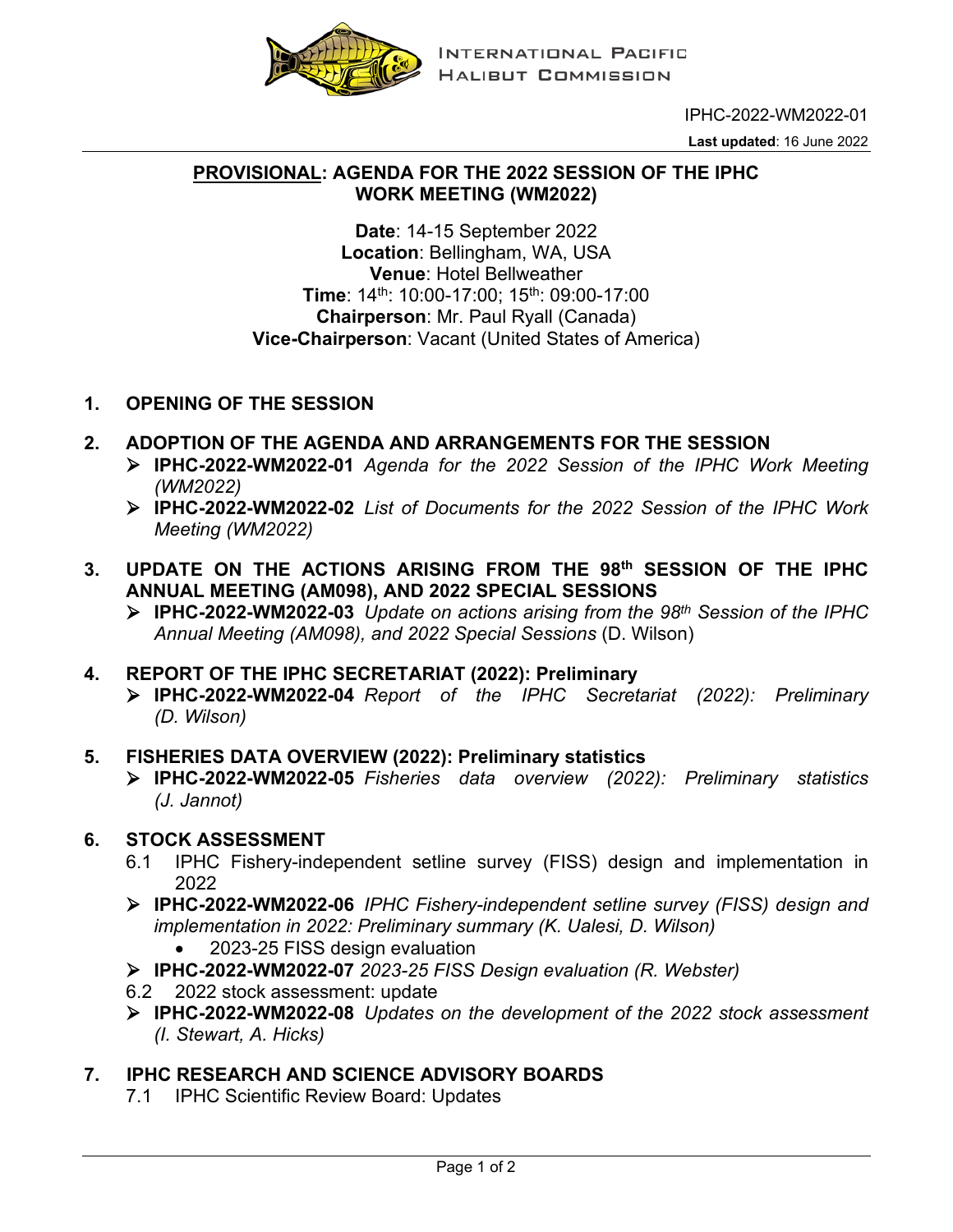- **IPHC-2022-SRB020-R** *Report of the 20th Session of the IPHC Scientific Review Board (SRB020)*
- 7.2 Biological and ecosystem sciences Project updates
- **IPHC-2022-WM2022-09** *Biological and ecosystem sciences – Project updates (J. Planas)*

# **8. MANAGEMENT STRATEGY EVALUATION**

- 8.1 IPHC Management Strategy Evaluation: Updates
- **IPHC-2022-WM2022-10** *IPHC Secretariat MSE Program of Work (2022): Update (A. Hicks, I. Stewart)*
- **9. IPHC FISHERY REGULATION PROPOSALS AND ADOPTION PROCESS FOR 2022- 23**
	- **IPHC-2022-WM2022-11** *IPHC Fishery Regulations: Proposals for the 2022-23 process (B. Hutniczak)*
- **10. INTERNATIONAL PACIFIC HALIBUT COMMISSION 5-YEAR PROGRAM OF INTEGRATED RESEARCH AND MONITORING (2022-26)**
	- **IPHC-2022-WM2022-12**: *International Pacific Halibut Commission 5-Year program of integrated research and monitoring (2022-26) (D. Wilson, J. Planas, I. Stewart, A. Hicks, R. Webster, B. Hutniczak, J. Jannot)*

### **11. FINANCE AND ADMINISTRATION**

- 11.1 Budget updates: Accounting software interactive session for Commissioners
- **IPHC-2022-WM2022-13**: Financial Statements (FY2022) 3rd QTR update (D. Wilson, A. Keikkala)

# **12. OTHER BUSINESS**

12.1 Planning for upcoming IPHC meetings